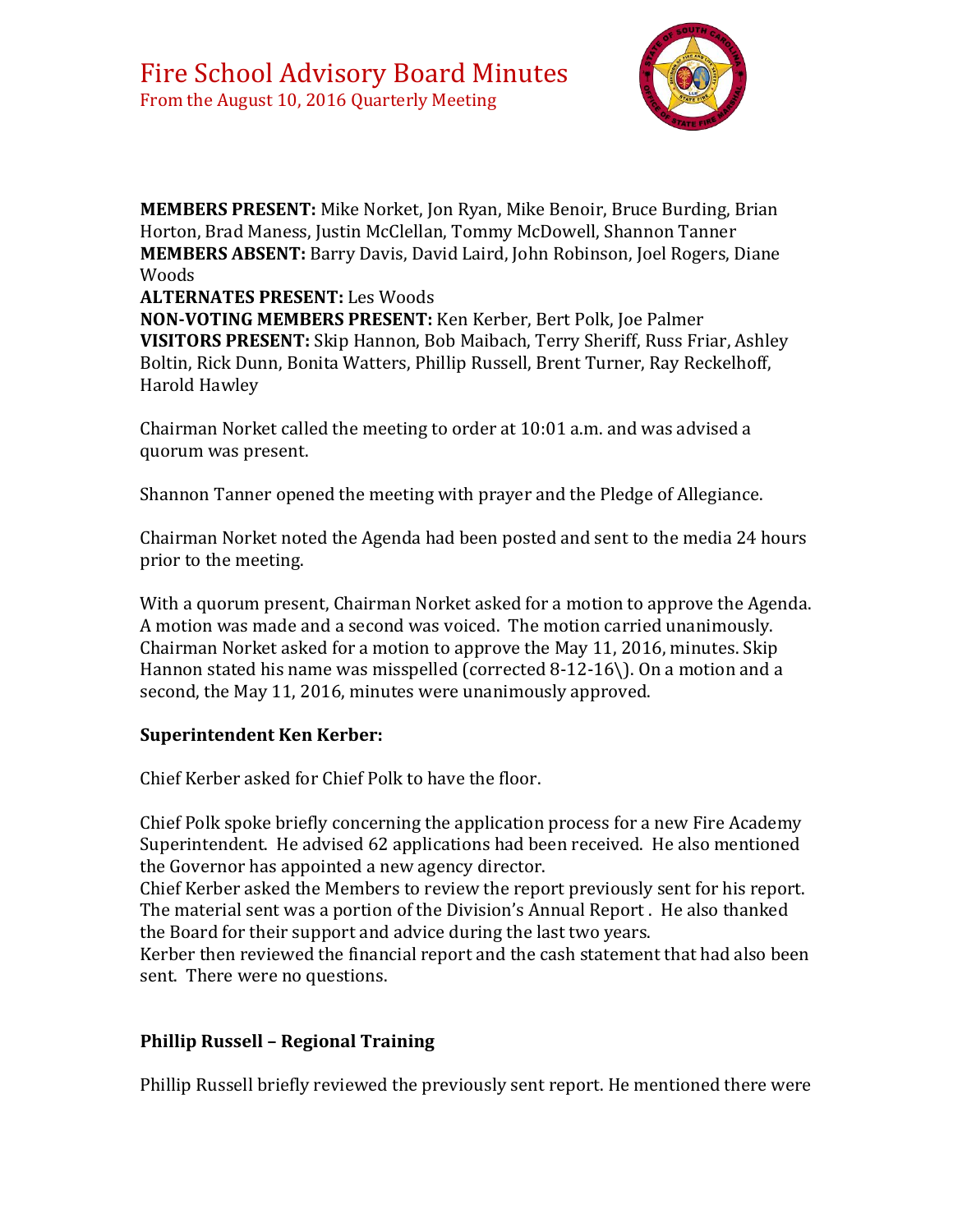

32,000 student contacts in FY16. He also discussed the Academy database, the Fire Portal, transcript, and scanning issues.

# **Ray Reckelhoff – Facilities**

Ray had a brief discussion concerning the work being done on campus. He updated the Board about the LP (Liquid Propane) and sewer systems.

## **Bonita Watters – Curriculum**

Bonita reviewed the curriculum update list. She and Phillip Russell discussed briefly the EVDT update and answered questions concerning EMR and EMT future schedules.

## **OLD BUSINESS**

There was a brief discussion on the new fire marshal certification process and availability of classes, particularly ICC classes.

## **NEW BUSINESS**

Following the Agenda, Chief Polk had already discussed the Superintendent position. Chairman Norket had previously discussed the regional offices. Tommy McDowell requested a new regional map be provided, particularly in a future Annual Report. Before the meeting adjourned, a new map was provided to attendees.

Ray Reckelhoff briefly discussed future props and additions, and referenced the previously discussed CPIP.

Chairman Norket introduced new members. Prior to the next Agenda item, everyone introduced themselves.

Bonita introduced Harold Hawley, CFO from Horry Georgetown Tech. Mr. Hawley was asked by Chief Kerber to assist with getting the Advisory Board to start thinking strategically for the Academy's benefit in future training curriculum, site/facility, staffing, policy, and budget. Mr. Hawley discussed, "What's the end goal" in three to five years? He also recommended that an annual plan should not just sit on a shelf. Discussing what's broken is okay, but what it is going to take to fix it is critical. It's necessary to quantify what is the critical criteria for the success of the Academy. He did stress multiple times we have to inform others of what it is we need. People need to know what the world would be like without us. We need to share our success stories constantly. He discussed partnerships tech schools have with local industries and that we need to try to take advantage of those partnerships. Chief Kerber added a few comments. Chairman Norket suggested a S.W.A.T. type meeting